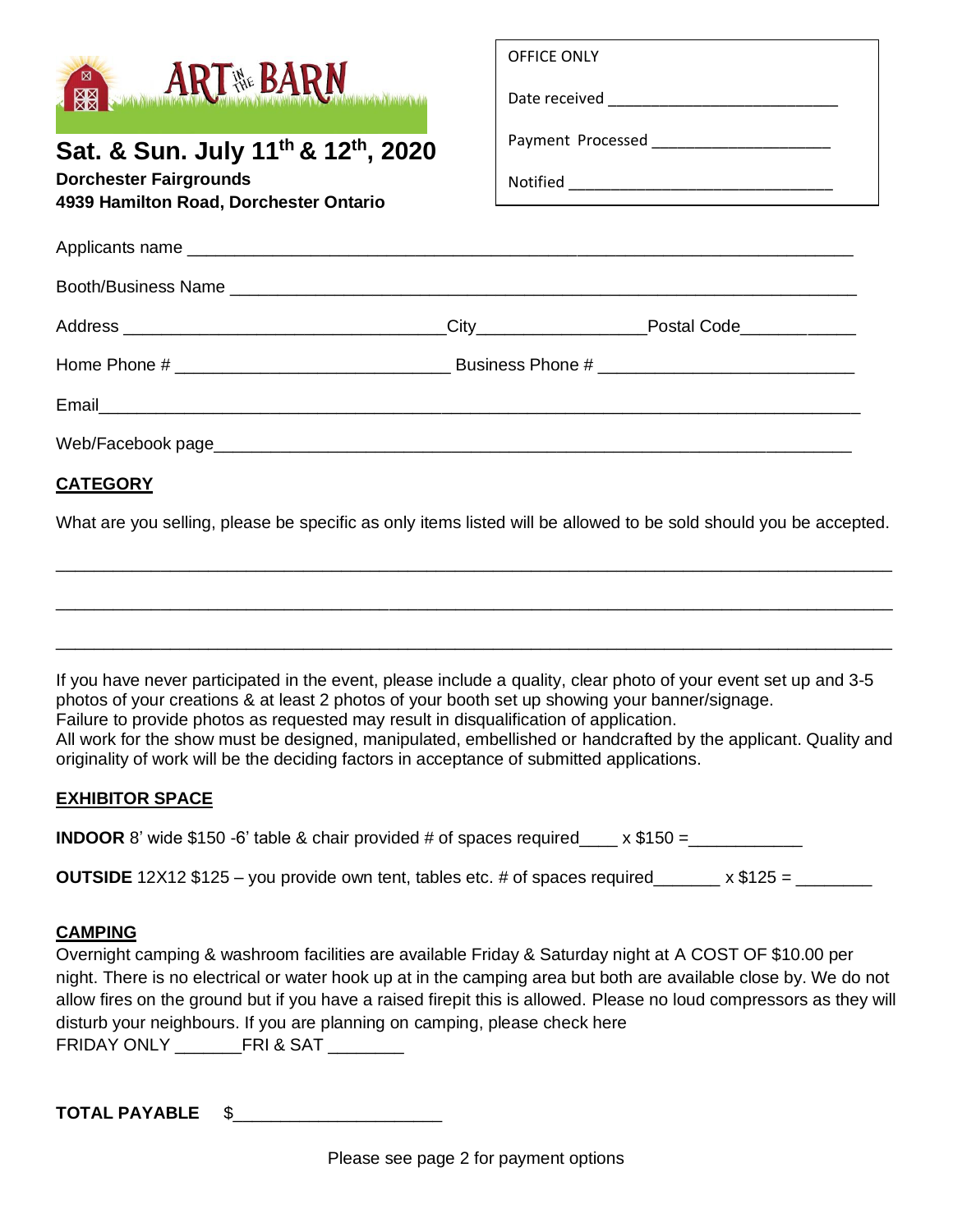# **ART in the BARN APPLICATION - page 2**

# **ELECTRONIC PROCESS**

If returning this application electronically, you will be advised of acceptance or decline in a timely manner. Please email applications to **[michellemundy@live.com](mailto:michellemundy@live.com)** .If application is accepted, you will be sent a confirmation & payment request. An e-transfer of the fees can be made to this email address [michellemundy@live.com](mailto:michellemundy@live.com)

\*\*\*Please **DO NOT** submit photos of the completed application, scan or PDF files only.

## **MAILING PROCESS**

If mailing application, please include a cheque payable to **MDM Marketing** with current date, no postdated cheques please. You will be notified once accepted before processing cheques and cheques will be shredded if application is denied. If you wish cheque to be returned, please included a stamped self addressed envelope. Thank you.

# **Mail to**: **Michelle Mundy, 2317 Hamilton Road, London Ontario N6M 1H6**

E-transfers & cheques will only be processed if application is accepted.

A \$50 fee will apply to all NSF payments

Once accepted, if you should cancel by April 1st, 2020, a \$75 fee will apply, remaining vendor fees will be refunded. No refunds after April 1<sup>st</sup>, 2020.

# **CONDITIONS OF EXHIBITING**

## **Art in the Barn is dedicated to maintaining the highest quality of standards and all applicants should understand & meet the following criteria:**

- All decisions on applicant's acceptance is final
- Mass produced items will not be accepted with the exception of antiques/vintage items or prior approval.
- Applicants named on application must be in attendance at the event
- No sharing of booths- 1 artist/crafter/business per booth

**SET UP for all exhibitors** Friday July 10, 2020 from 1pm-7pm

**SET UP for all exhibitors** is also Saturday July 11, 2020 from 6am-8:30am

**1.** Vendor MUST stay the entire show, no take down or vendor vehicles allowed on event space prior to 3:20pm July 12th for the safety of our visitors and respect for fellow vendors. **Initial** 

**2.**. Vendor vehicles MUST be off the event grounds by 8:30am July 11th & PARK IN DESIGNATED VENDOR PARKING AREAS behind white buildings or on the horse racing track.

**3.** All outdoor structures must be of sound construction, able to withstand inclement weather and possess no danger to life or health.

**4.** Please recycle and provide your own garbage pails if necessary.

# 5. All REFUSE/RECYCLABLES generated by your booth must be removed when you leave July 12<sup>th</sup>.

The Organizer reserves the right to choose it's artisans in keeping with the general spirit of our event, Art in the Barn.